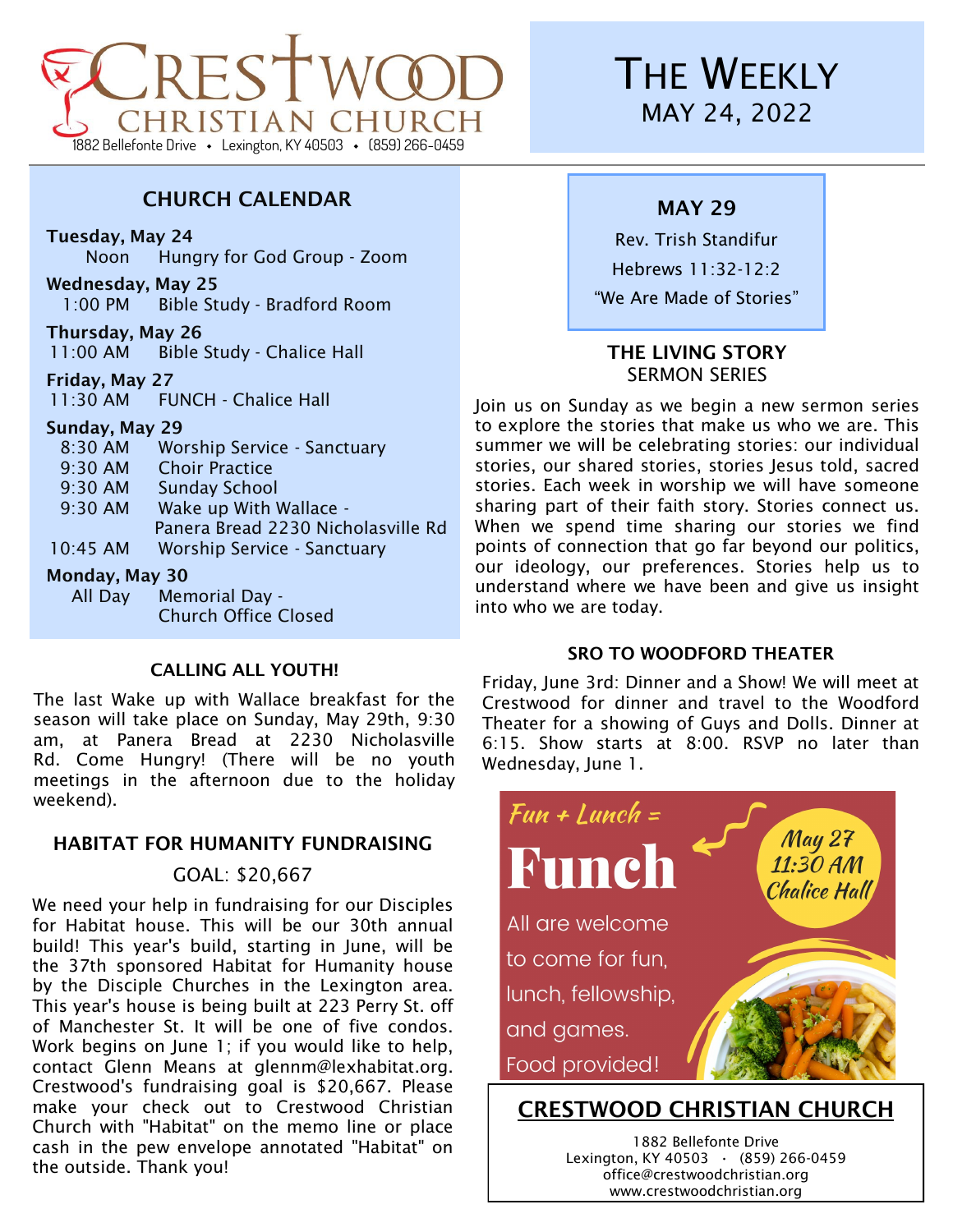# Joys and Concerns

**MEMBERS:** Doug Hutcherson, Jeanne Jouett, Cyndi Wiseman

- FAMILY: Glenn Davis (brother of Julie McDonald), Linda Dearinger (sister-in-law of Lana Dearinger), the family of Helen Kemp (grandmother of Katie Neal), Charlie Tran (grandson of Monte LaFrana), Bob Vinson (brother-in-law of Lana Dearinger)
- FRIENDS: Blake Brewster & Presley Brewster (of James Pelfrey), Pierson Southern Daly (of Libby Wachtel), the family of James Kolasa (of Michelle DeLacey)
- ARMED FORCES: Anar Aliyev (of Crestwood), Paul Baird (grandson-in-law of Minva Hodgins), Karlis Bowman (nephew of Debbie Bowman Gardner), Matt Holman (son of Gaye Holman), Daniel Day (grandson of John and Carol Royse and son of Tracy Day), Bud DeLacey (nephew of Matt and Michelle DeLacey), Zoe McIntyre (granddaughter of John Sims), Daniel Sigler (son of David and Pam Sigler), Dalcus Sparks (nephew of Andrea Back)
- HEART-TO-HEART MEMBERS: Jean Aspley, Karen Billings, Lucy Booker, Margaret Buchanan, Joe Clark, Faye Cooper, Carolyn Floyd, Betty Shanklin, John Sims, John & Carolyn Thomas, Mary Janice Towles
- **OUR WORLD COMMUNITY:** We pray for the inmates of the Fayette County Detention Center and their families, for an end to the war in Ukraine, for the peace of God to rule in the hearts of our local and national leaders, for those affected by COVID and natural disasters, and for God's spirit of reconciliation to bring healing during these difficult times.

# CLICK IMAGE BELOW TO REGISTER FOR VBS



# QUESTIONS? CONTACT MISSY WALLACE:

MISSY@CRESTWOODCHRISTIAN.ORG